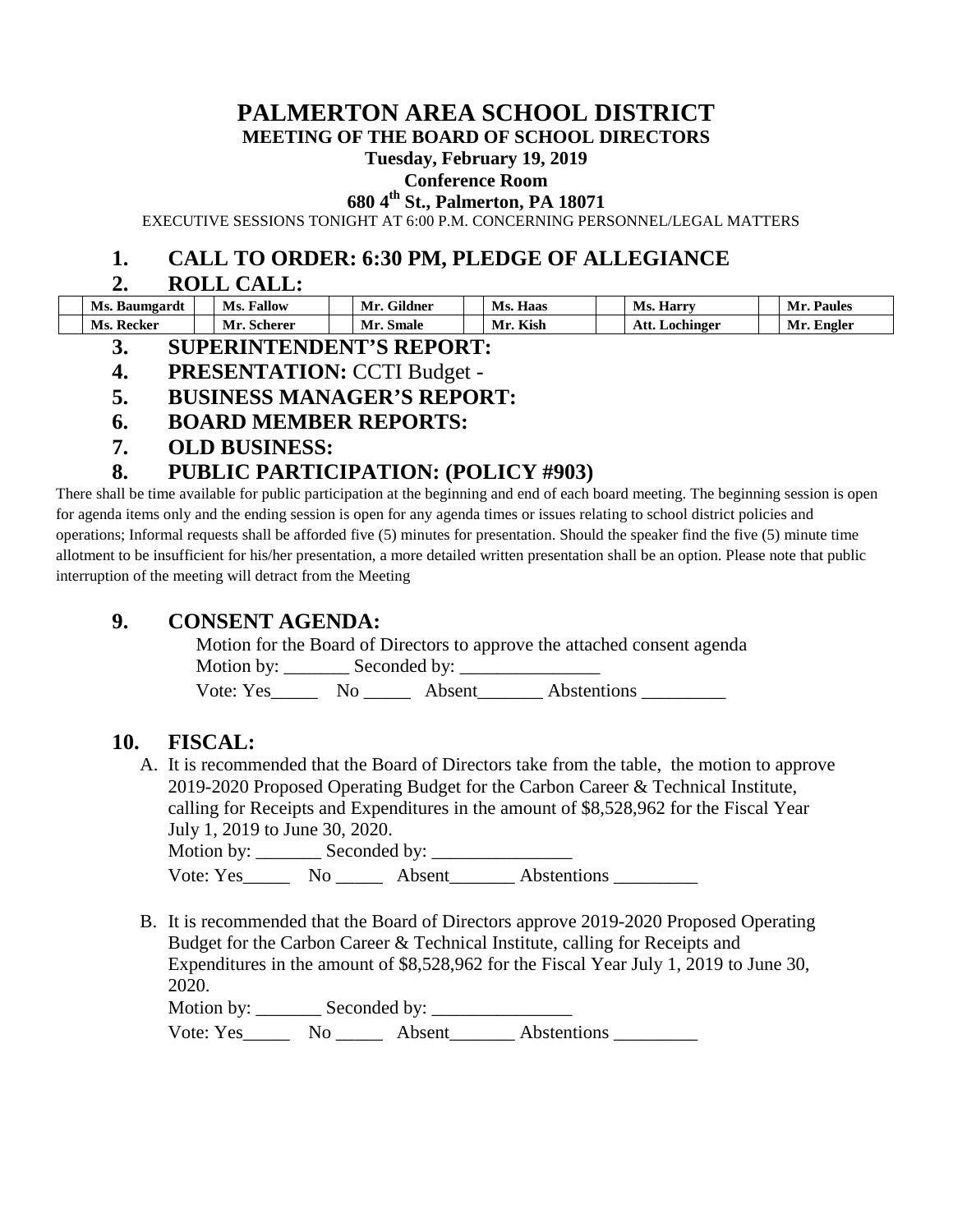### **11. OTHER:**

A. It is recommended that the Board of Directors accept and approve the second reading of the following policies:

#103 Nondiscrimination/Discriminatory Harassment-Schools & Classroom Practices #103.1 Nondiscrimination-Qualified Students with Disabilities

#104 Nondiscrimination/Discriminatory Harassment-Employment Practices

#121 Field Trips

#138 Language Instruction Educational Program for English Learners

#247 Hazing

#314.1 HIV Infection

#610 Purchases Subject to Bid

#806 Child Abuse

Motion by: \_\_\_\_\_\_\_ Seconded by: \_\_\_\_\_\_\_\_\_\_\_\_\_\_\_

Vote: Yes\_\_\_\_\_\_\_ No \_\_\_\_\_\_\_ Absent\_\_\_\_\_\_\_\_ Abstentions \_\_\_\_\_\_\_\_\_\_\_

### **12. INFORMATION ITEMS:** (Enclosures)

- A. Enrollment, January 31, 2019
- B. LCCC Board Meeting Minutes, January 3, 2019
- C. LCCC President's Desk Newsletter, February 2019
- D. 2018 Delinquent Real Estate Taxes
- E. Board Summary

## **13. PUBLIC PARTICIPATION:**

## **14. FOR THE GOOD OF THE ORDER:**

#### **15. ADJOURNMENT:**

Motion by: \_\_\_\_\_\_\_\_ Seconded by: \_\_\_\_\_\_\_\_\_ Vote: Yes\_\_\_\_\_\_\_\_\_ No \_\_\_\_\_\_\_\_\_ Absent\_\_\_\_\_\_ Abstentions \_\_\_\_\_\_

## **PASD MEETING SCHEDULE:**

**Workshop:** Tuesday, March 5, 2019 at 5:30 PM **BOE Meeting:** Tuesday, March 19, 2019, at 6:30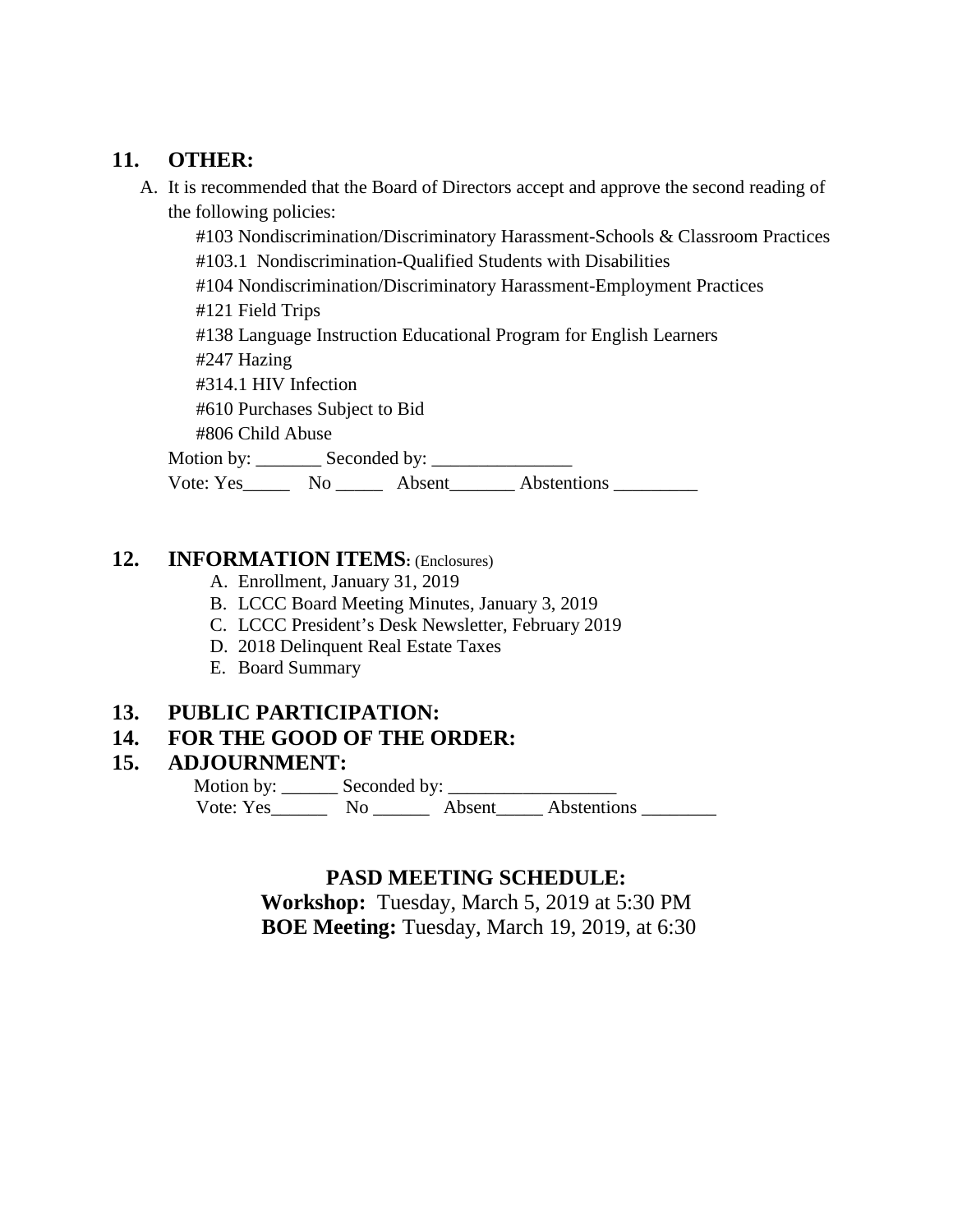# **PALMERTON AREA SCHOOL DISTRICT Consent Agenda Tuesday, February 19, 2019**

#### **1. MEETING MINUTES:** (Enclosure 1)

Approve the minutes from January 22, 2019 meeting.

## **2. APPROVAL OF FINANCIAL REPORTS FOR DISTRICT ACCOUNTS:**

Approve the financial reports listed below:

- A. TREASURER'S REPORT (Enclosure 2)
- B. ACCOUNTS PAYABLE (Enclosure 3)
- C. BUDGET TRANSFERS

#### **3. PERSONNEL:**

- A. Approve the attached tuition reimbursement.
- B. Approve the following extra-curricular positions for the 2018-2019 school year: Andrew Reis Volunteer Baseball Coach
- C. Approve the designation of the day-shift custodial position at Towamensing Elementary to a Lead Custodian position, effective immediately.
- D. Approve Kathleen Siekonic as a 7-12 substitute teacher, effective February 20, 2019
- E. Approve Kristine George as a K-6 substitute teacher, effective February 20, 2019
- F. Approve Erika Katona as a substitute secretary, effective February 20, 2019
- G. Approve Victoria Gerard as a cafeteria employee effective February 20, 2019
- H. Approve Jamie Frockowiak as a substitute Instructional Assistant effective February 20, 2019
- I. Approve salary movement for the following teachers: Tiffany Bachart- Bachelors +24 to Masters Michelle Davis- Bachelors +24 to Masters
- J. Approve the removal of Laura Coulson from our teacher substitute list.
- K. Accept the resignation of Dan Frable from position of Jr High Football Coach, effective February 11, 2019.